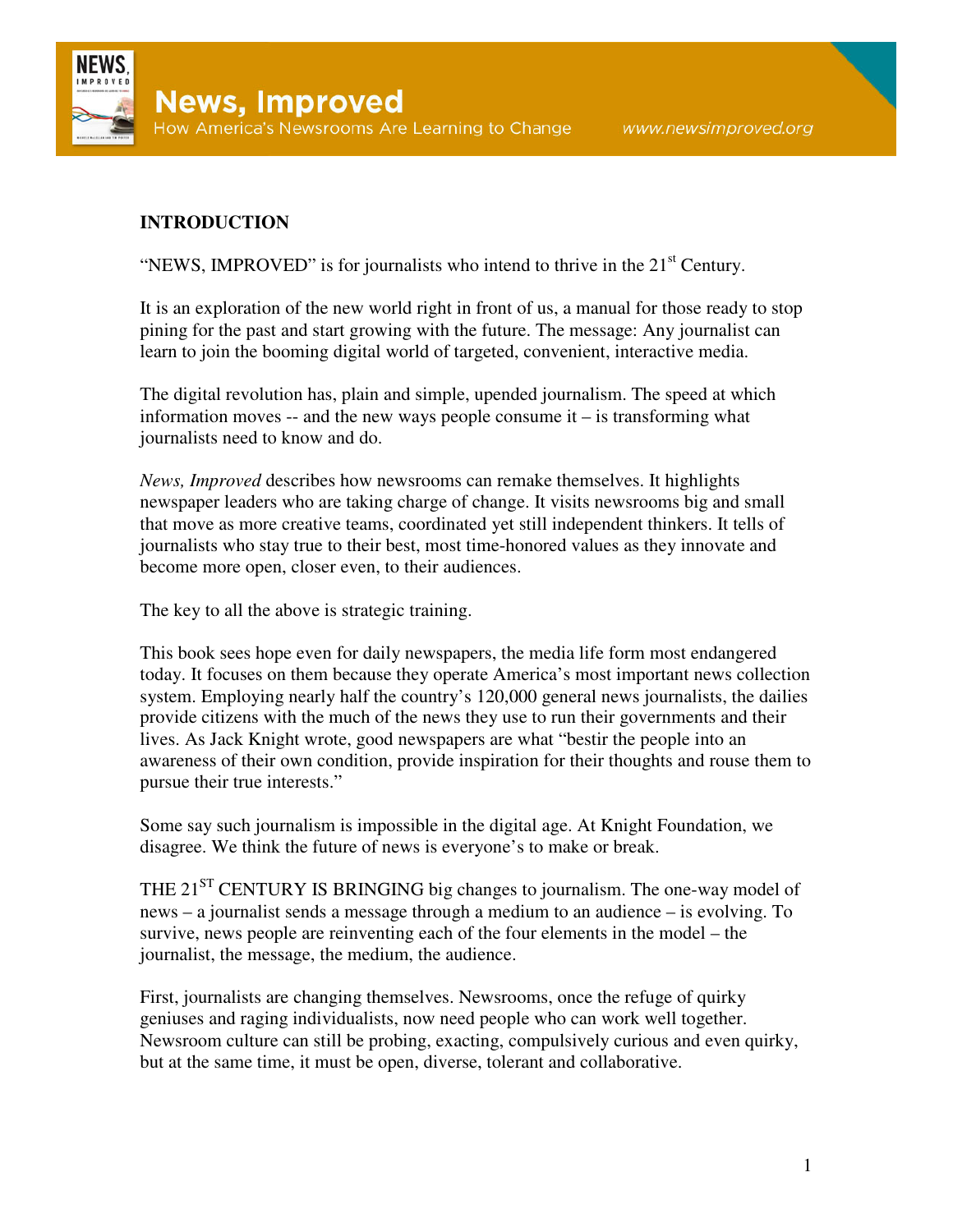

Second, journalists are changing the form and nature of their message. When interactive maps are better than police logs, they need to provide the maps. Journalists need to tap their own creativity, creating a steady stream of innovative products that put the news into greater, more meaningful context.

Third, journalists are changing their medium -- to multimedia. Get the news once, then deliver it on the web, the phone, the radio and the television as well as in the paper. The best journalists are finding ways to create tools and techniques to do it.

The fourth change: Audience. They are no longer simply viewers, readers or users. They are now news producers. Journalists need to find ways to engage and enlist their audiences in the fair, accurate contextual search for truth.

Journalist, message, medium, audience. Changing all at once seems too much. But it is being done in places like Hamilton, Ontario, and Bakersfield, California, and it can be done anywhere. The catch: Doing things differently requires new and different skills. Transformation requires news organizations to find ways to spend more time, and even more money, on professional development. Today, it's more important for everyone to know what they are doing than it is to have one more staff member running around after one more story.

To demonstrate this, the Knight Foundation spent \$10 million during the past four years on something we called the Newsroom Training Initiative.

*News, Improved* explains what our grantees accomplished. The **Tomorrow's Workforce** program convinced CEOs to let us work with willing newspaper editors to shape training programs that would move entire newsrooms. **The Learning Newsroom** demonstrated that news culture can be better when it's more constructive. **NewsTrain** showed how middle managers, the guardians of culture, can become advocates of good training when they get a little of it themselves. **The Traveling Curriculum** showed that newsrooms can raise standards and help each other meet them. **News University** showed that any journalist could get better just by going on line.

The Newsroom Training Initiative reached, conservatively, 30,000 journalists. Our message, that training works, was convincing enough for newspaper companies that belong to the Southern Newspaper Publishers Association to donate \$8 million to a permanent endowment to bring basic training to their employees in a program called the Traveling Campus. This was a major shift for an industry that invests a pitiful .4 percent of payroll in training (by the latest Inland Press Association estimates) while the average American business invests more than five times that.

SNPA has made a good start. The \$100 billion a year news industry should not depend upon charity for the training of its own employees. But as our foundation's training initiative sunsets, we wonder: Will the industry step up? So far, the answer is yes – and